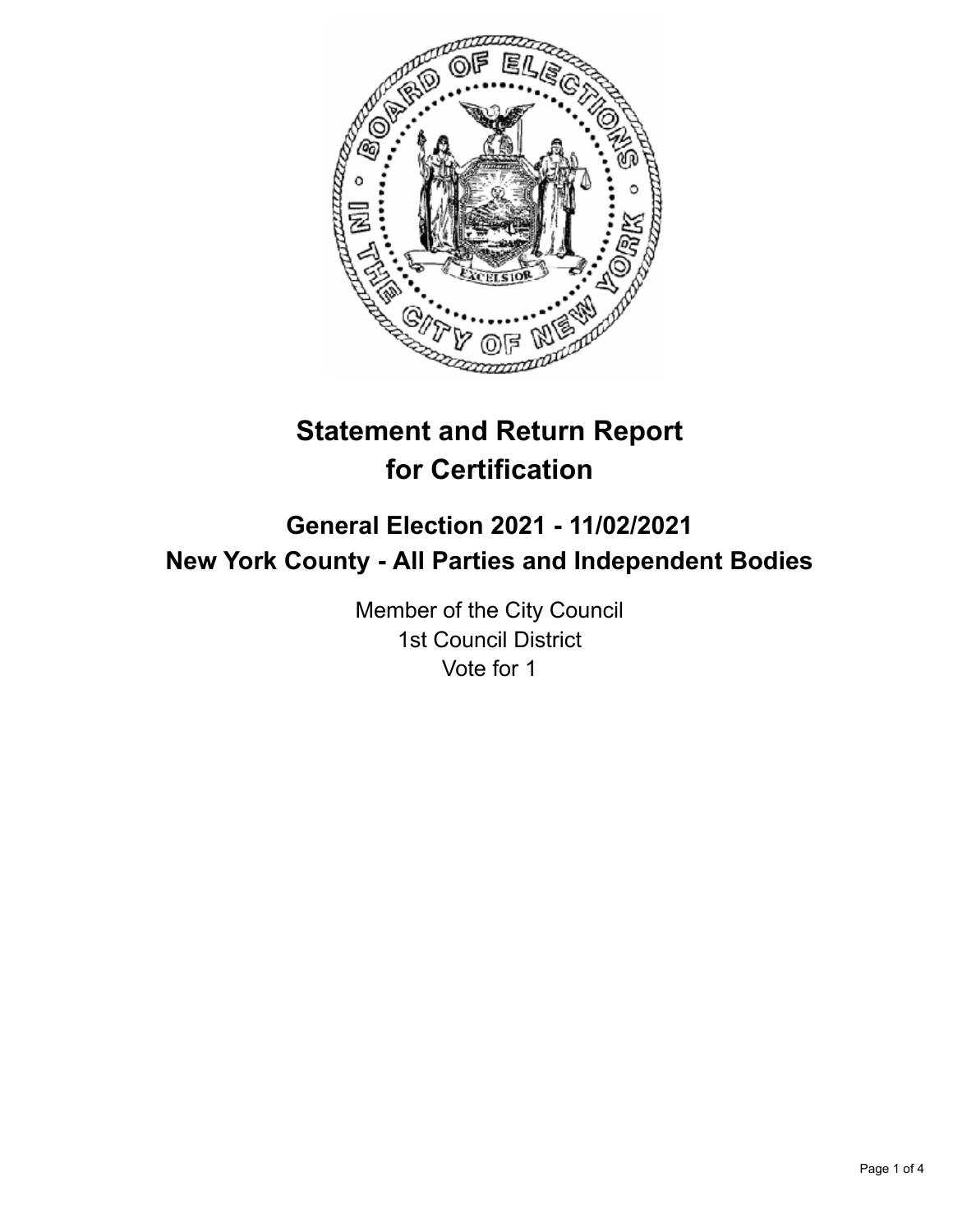

### **Assembly District 65**

| <b>PUBLIC COUNTER</b>                                    | 14,875           |
|----------------------------------------------------------|------------------|
| <b>MANUALLY COUNTED EMERGENCY</b>                        | 0                |
| ABSENTEE / MILITARY                                      | 1,122            |
| <b>AFFIDAVIT</b>                                         | 141              |
| <b>Total Ballots</b>                                     | 16,138           |
| Less - Inapplicable Federal/Special Presidential Ballots | 0                |
| <b>Total Applicable Ballots</b>                          | 16,138           |
| CHRISTOPHER MARTE (DEMOCRATIC)                           | 10,959           |
| JACQUELINE TOBOROFF (REPUBLICAN)                         | 2,343            |
| MAUD MARON (INDEPENDENT NY)                              | 2,007            |
| ALLIE RYAN (WRITE-IN)                                    | 1                |
| ANATASIA BOLOTOWSKY (WRITE-IN)                           | 1                |
| <b>CRAIG SINCLAIR (WRITE-IN)</b>                         | 1                |
| DENNY SALAS (WRITE-IN)                                   | 3                |
| ED KOCH (WRITE-IN)                                       | 1                |
| GIGI LI (WRITE-IN)                                       | 12               |
| JENNY LOW (WRITE-IN)                                     | 5                |
| KARLIN CHAN (WRITE-IN)                                   | 1                |
| KENNETH VANDEKIETS (WRITE-IN)                            | 1                |
| MARGARET CHIN (WRITE-IN)                                 | $\boldsymbol{2}$ |
| STEPHANIE CHOW (WRITE-IN)                                | 1                |
| SUSAN LEE (WRITE-IN)                                     | 1                |
| SUSAN ZEE (WRITE-IN)                                     | 1                |
| TIFFANY WINBUSH (WRITE-IN)                               | 1                |
| UNATTRIBUTABLE WRITE-IN (WRITE-IN)                       | 8                |
| <b>Total Votes</b>                                       | 15,349           |
| Unrecorded                                               | 789              |

#### **Assembly District 66**

| <b>PUBLIC COUNTER</b>                                    | 7.201 |
|----------------------------------------------------------|-------|
| <b>MANUALLY COUNTED EMERGENCY</b>                        | 0     |
| <b>ABSENTEE / MILITARY</b>                               | 888   |
| <b>AFFIDAVIT</b>                                         | 74    |
| <b>Total Ballots</b>                                     | 8,163 |
| Less - Inapplicable Federal/Special Presidential Ballots | 0     |
| <b>Total Applicable Ballots</b>                          | 8,163 |
| CHRISTOPHER MARTE (DEMOCRATIC)                           | 5,774 |
| JACQUELINE TOBOROFF (REPUBLICAN)                         | 823   |
| MAUD MARON (INDEPENDENT NY)                              | 1,258 |
| ANDREW YANG (WRITE-IN)                                   | 1     |
| DENNY SALAS (WRITE-IN)                                   | 3     |
| DEREK ANDREW CHIN (WRITE-IN)                             | 1     |
| MICHAEL LEWYN (WRITE-IN)                                 | 1     |
| NICOLE SAMII (WRITE-IN)                                  | 1     |
| UNATTRIBUTABLE WRITE-IN (WRITE-IN)                       | 1     |
| <b>Total Votes</b>                                       | 7,863 |
| Unrecorded                                               | 300   |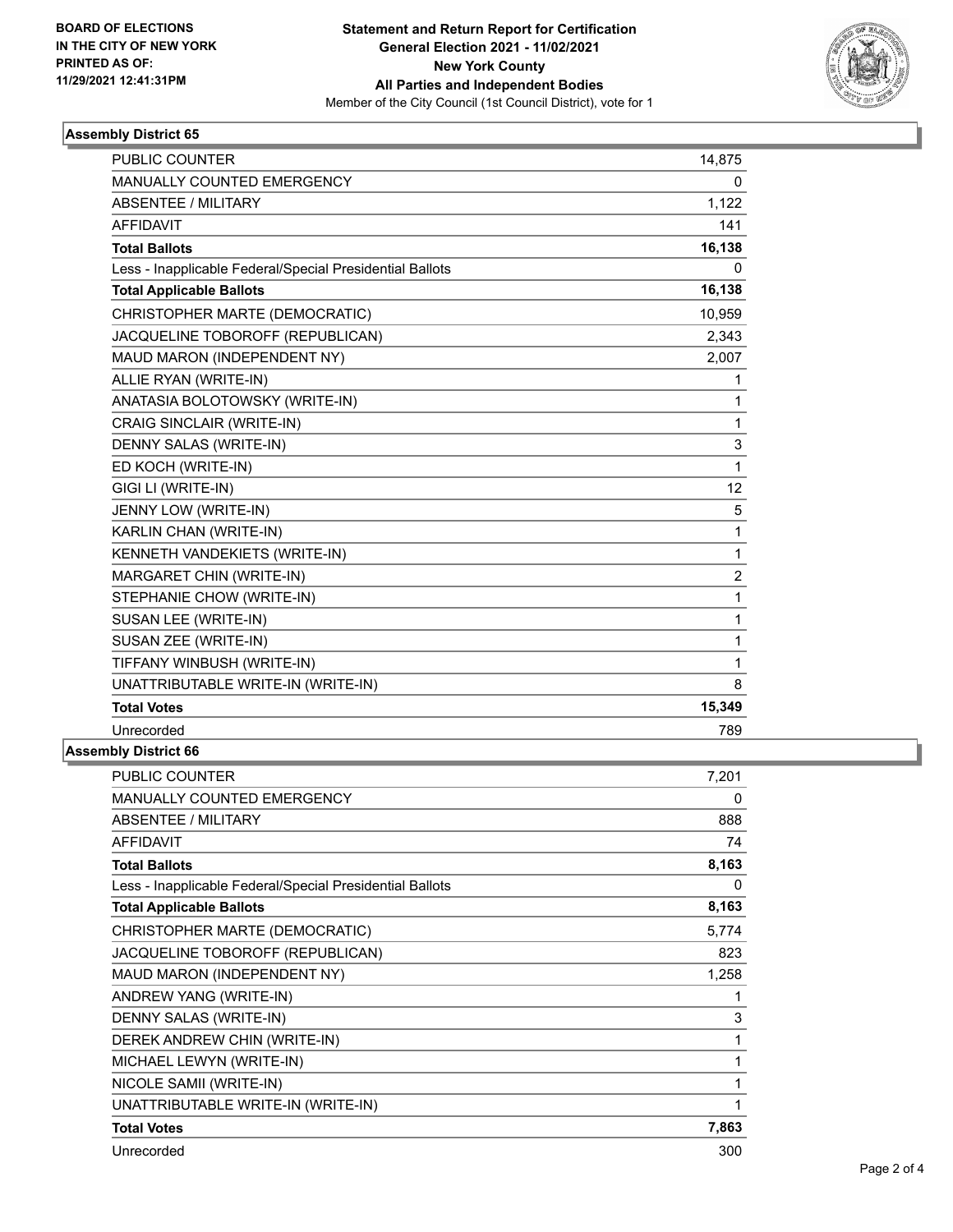

### **Total for Member of the City Council (1st Council District) - New York County**

| <b>PUBLIC COUNTER</b>                                    | 22,076       |
|----------------------------------------------------------|--------------|
| MANUALLY COUNTED EMERGENCY                               | 0            |
| ABSENTEE / MILITARY                                      | 2,010        |
| <b>AFFIDAVIT</b>                                         | 215          |
| <b>Total Ballots</b>                                     | 24,301       |
| Less - Inapplicable Federal/Special Presidential Ballots | 0            |
| <b>Total Applicable Ballots</b>                          | 24,301       |
| CHRISTOPHER MARTE (DEMOCRATIC)                           | 16,733       |
| JACQUELINE TOBOROFF (REPUBLICAN)                         | 3,166        |
| MAUD MARON (INDEPENDENT NY)                              | 3,265        |
| ALLIE RYAN (WRITE-IN)                                    | 1            |
| ANATASIA BOLOTOWSKY (WRITE-IN)                           | 1            |
| ANDREW YANG (WRITE-IN)                                   | 1            |
| CRAIG SINCLAIR (WRITE-IN)                                | $\mathbf{1}$ |
| DENNY SALAS (WRITE-IN)                                   | 6            |
| DEREK ANDREW CHIN (WRITE-IN)                             | $\mathbf{1}$ |
| ED KOCH (WRITE-IN)                                       | $\mathbf{1}$ |
| GIGI LI (WRITE-IN)                                       | 12           |
| JENNY LOW (WRITE-IN)                                     | 5            |
| KARLIN CHAN (WRITE-IN)                                   | $\mathbf{1}$ |
| KENNETH VANDEKIETS (WRITE-IN)                            | 1            |
| MARGARET CHIN (WRITE-IN)                                 | 2            |
| MICHAEL LEWYN (WRITE-IN)                                 | $\mathbf{1}$ |
| NICOLE SAMII (WRITE-IN)                                  | $\mathbf 1$  |
| STEPHANIE CHOW (WRITE-IN)                                | 1            |
| SUSAN LEE (WRITE-IN)                                     | 1            |
| SUSAN ZEE (WRITE-IN)                                     | $\mathbf{1}$ |
| TIFFANY WINBUSH (WRITE-IN)                               | $\mathbf{1}$ |
| UNATTRIBUTABLE WRITE-IN (WRITE-IN)                       | 9            |
| <b>Total Votes</b>                                       | 23,212       |
| Unrecorded                                               | 1,089        |